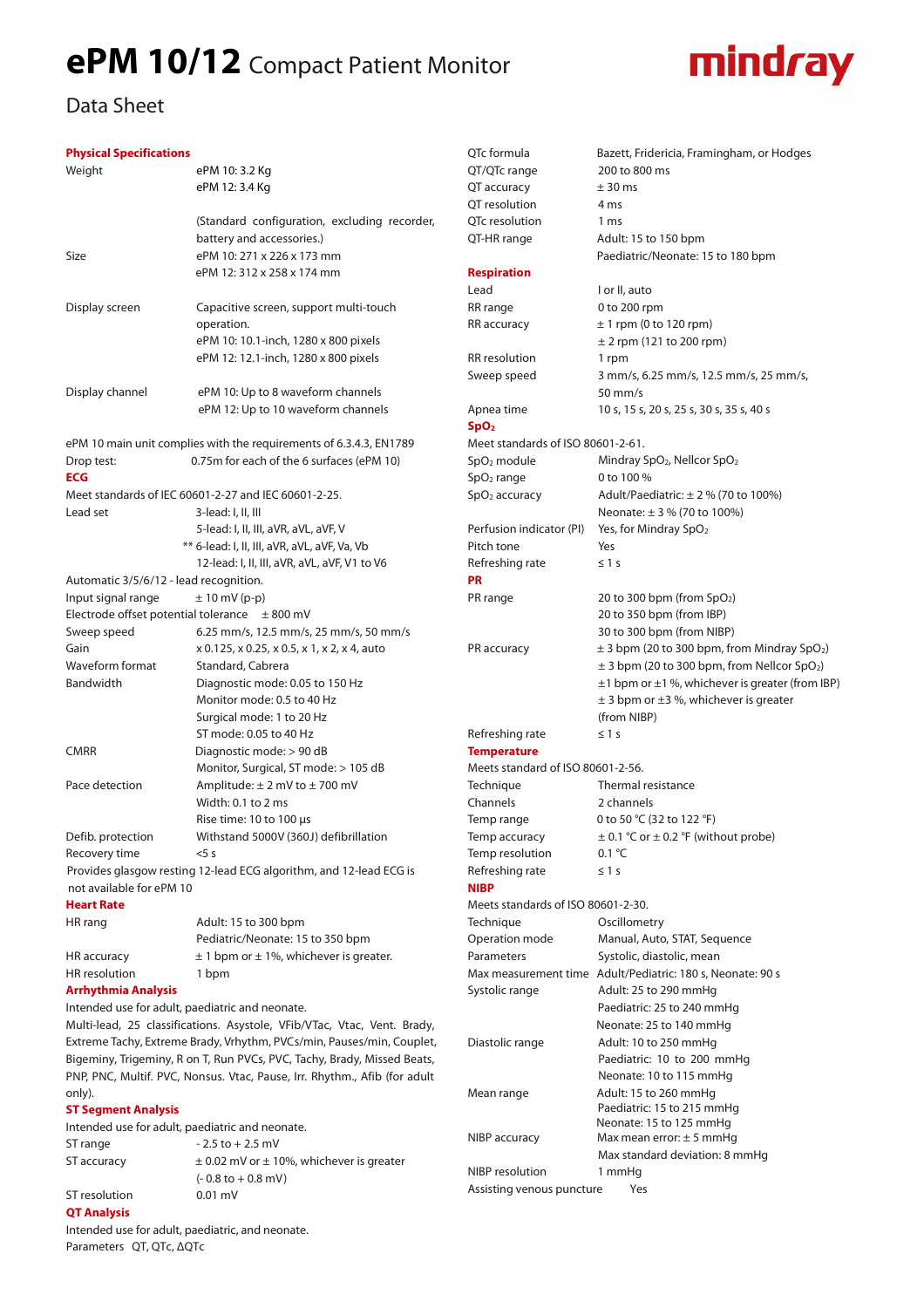## mindray

| <b>IBP</b>                                                                     |                                                        |                                                                             |                                                          |  |  |
|--------------------------------------------------------------------------------|--------------------------------------------------------|-----------------------------------------------------------------------------|----------------------------------------------------------|--|--|
| Meet standard of IEC 60601-2-34.                                               |                                                        |                                                                             |                                                          |  |  |
| Channels                                                                       | 2 channels                                             |                                                                             |                                                          |  |  |
| Sensitivity                                                                    | 5 µV/V/mmHq                                            |                                                                             | $\pm$ 5 % of the reading (41 to 70 mmHg)                 |  |  |
| Impedance range                                                                | 300 to 3000 $\Omega$                                   |                                                                             | $\pm$ 8 % of the reading (71 to 100 mmHg)                |  |  |
| IBP range                                                                      | -50 to 360 mmHg                                        |                                                                             | $\pm$ 10 % of the reading (101 to 150 mmHg)              |  |  |
| <b>IBP</b> accuracy                                                            | $\pm$ 1 mmHg or $\pm$ 2 %, whichever is greater        | awRR range                                                                  | 0 to 150 rpm                                             |  |  |
| IBP resolution                                                                 | 1 mmHg                                                 | awRR accuracy                                                               | $±1$ rpm                                                 |  |  |
| PPV range                                                                      | 0 to 50 %                                              | <b>Data Review</b>                                                          |                                                          |  |  |
| <b>PAWP</b>                                                                    | Yes.                                                   |                                                                             |                                                          |  |  |
| ICP measurement                                                                | Support                                                | Trends data                                                                 | Up to 120 hours @ 1min                                   |  |  |
| Support waveforms overlapping.                                                 |                                                        | Events                                                                      | Up to 1000 events, including parameter alarms,           |  |  |
| C.O.                                                                           |                                                        |                                                                             | arrhythmia events technical alarms, and so on.           |  |  |
| Technique                                                                      | Thermodilution                                         | <b>NIBP</b>                                                                 | Up to 1000 sets                                          |  |  |
| C.O. range                                                                     | 0.1 to 20 L/min                                        |                                                                             | Interpretation of resting 20 sets of 12-lead ECG results |  |  |
| C.O. accuracy                                                                  | $\pm$ 0.1 L/min or $\pm$ 5%, whichever is greater      |                                                                             |                                                          |  |  |
| C.O. resolution                                                                | $0.1$ L/min                                            | Full disclosure                                                             | Up to 48 hours for all parameter waveforms.              |  |  |
| TB range                                                                       | 23 to 43 °C                                            |                                                                             | The specific storage time depends on the                 |  |  |
| TI range                                                                       | 0 to 27 °C                                             |                                                                             | waveforms stored and the number of stored                |  |  |
| TB, TI accuracy                                                                | $\pm$ 0.1 °C (without sensor)                          |                                                                             | waveforms.                                               |  |  |
| TB, TI resolution                                                              | $0.1 \text{ }^{\circ}$ C                               | OxyCRG                                                                      | 400 OxyCRG events                                        |  |  |
| <b>Artema Sidestream CO<sub>2</sub></b>                                        |                                                        | ST review                                                                   | Up to 120 hours $@$ 5 min                                |  |  |
| Meet standard of ISO 80601-2-55.                                               |                                                        | Minitrend                                                                   | Yes                                                      |  |  |
| $CO2$ sample flow rate                                                         |                                                        |                                                                             |                                                          |  |  |
|                                                                                | 120 ml/min (DRYLINE II™ watertrap for adult/pediatric) |                                                                             |                                                          |  |  |
| CO <sub>2</sub> sample flow rate accuracy                                      | 90/70 ml/min (DRYLINE II™ watertrap for neonate)       |                                                                             |                                                          |  |  |
|                                                                                | $\pm$ 15 ml/min or $\pm$ 15 %, whichever is greater.   |                                                                             |                                                          |  |  |
| CO <sub>2</sub> response time                                                  | $\leq$ 5.0 s @ 120ml/min (for adult/pediatric)         | <b>Alarms</b>                                                               |                                                          |  |  |
|                                                                                | $\leq$ 4.5 s @ 90 ml/min (for neonate)                 | Audible indicator                                                           | Yes, 3 different alarm tones, and prompt                 |  |  |
|                                                                                | $\leq$ 5.0 s @ 70 ml/min (for neonate)                 |                                                                             | tone                                                     |  |  |
| Sweep speed                                                                    | 3 mm/s, 6.25 mm/s, 12.5 mm/s, 25 mm/s,                 | Visible indicator                                                           | Red/yellow/cyan LED, and alarm message                   |  |  |
|                                                                                | $50$ mm/s                                              |                                                                             |                                                          |  |  |
| $CO2$ range                                                                    | $0-150$ mmHq                                           |                                                                             | display                                                  |  |  |
| CO <sub>2</sub> accuracy                                                       | Full accuracy mode:                                    | Provide AlarmSight infographic alarm indicator.<br><b>Special Functions</b> |                                                          |  |  |
|                                                                                | $0 - 40$ mmHg: $\pm 2$ mmHg                            | Clinical Assistive Application (CAA): ST Graphic ™, EWS, GCS, 24h ECG       |                                                          |  |  |
|                                                                                |                                                        |                                                                             |                                                          |  |  |
|                                                                                | 41 - 76 mmHg: $\pm$ 5% of reading                      |                                                                             | summary, NIBP analysis.                                  |  |  |
|                                                                                | 77 - 150 mmHg: ± 10% of reading<br>ISO accuracy mode:  | Calculations (drug, haemodynamic, Oxygenation, Ventilation, Renal),         |                                                          |  |  |
|                                                                                |                                                        | and Titration table.                                                        | <b>Wi-Fi Communications</b>                              |  |  |
|                                                                                | Add $\pm$ 2 mmHg to the full accuracy mode             |                                                                             |                                                          |  |  |
| $CO2$ resolution                                                               | 1 mmHg                                                 | Protocol                                                                    | IEEE 802.11a/b/g/n                                       |  |  |
| awRR range                                                                     | 0 to 150 rpm                                           | Modulation mode                                                             | DSSS and OFDM                                            |  |  |
| awRR accuracy                                                                  | $\pm$ 1 rpm (0 to 60 rpm)                              | Operating frequency                                                         | IEEE 802.11b/g/n (2.4G):                                 |  |  |
|                                                                                | $\pm$ 2 rpm (61 to 150 rpm)                            |                                                                             | ETSI/FCC/KC: 2.4 to 2.483 GHz                            |  |  |
| Apnea time                                                                     | 10 s, 15 s, 20 s, 25 s, 30 s, 35 s, 40 s               |                                                                             | MIC: 2.4 to 2.495 GHz                                    |  |  |
| <b>Oridion Microstream CO<sub>2</sub></b>                                      |                                                        |                                                                             | IEEE 802.11a/n (5G):                                     |  |  |
| Meet standard of ISO 80601-2-55.                                               |                                                        |                                                                             | ETSI: 5.15 to 5.35 GHz, 5.47 to 5.725 GHz                |  |  |
| Sample flow rate                                                               | 50 $-7.5$ <sub>+15</sub> ml/min                        |                                                                             | FCC: 5.15 to 5.35 GHz, 5.725 to 5.82 GHz                 |  |  |
| Initialisation time                                                            | 30 s (typical)                                         |                                                                             | MIC: 5.15 to 5.35 GHz                                    |  |  |
| Response time                                                                  | 2.9 s (typical)                                        |                                                                             | KC: 5.15 to 5.35 GHz, 5.47 to 5.725 GHz,                 |  |  |
| Sweep speed                                                                    | 3 mm/s, 6.25 mm/s, 12.5 mm/s, 25 mm/s,                 |                                                                             | 5.725 to 5.82 GHz                                        |  |  |
|                                                                                | $50$ mm/s                                              | Channel spacing<br>Wireless baud rate                                       | 5 MHz @ 2.4 GHz, 20 MHz @ 5 GHz                          |  |  |
| $CO2$ range                                                                    | 0 to 150 mmHq                                          |                                                                             | IEEE 802.11a: 6 to 54 Mbps                               |  |  |
| $CO2$ accuracy                                                                 | $\pm 2$ mmHg (0 to 38 mmHg)                            |                                                                             | IEEE 802.11b: 1 to 11 Mbps                               |  |  |
|                                                                                | $\pm$ 5 % of the reading (0.08 % increased in error    |                                                                             | IEEE 802.11g: 6 to 54 Mbps                               |  |  |
|                                                                                | for every 1 mmHg if the reading is more than           |                                                                             | IEEE 802.11n: 6.5 to 72.2 Mbps                           |  |  |
|                                                                                | 38 mmHg) (39 to 150 mmHg)                              | Output power                                                                | < 20dBm (CE requirement: detection                       |  |  |
| awRR range                                                                     | 0 to 150 rpm                                           |                                                                             | mode-RMS)                                                |  |  |
| awRR accuracy                                                                  | $±1$ rpm (0 to 70 rpm)                                 |                                                                             | < 30dBm (FCC requirement: detection                      |  |  |
|                                                                                | $\pm 2$ rpm (71 to 120 rpm)                            |                                                                             | mode- peak power)                                        |  |  |
|                                                                                | $\pm 3$ rpm (121 to 150 rpm)                           | Operating mode                                                              | Infrastructure                                           |  |  |
| Apnea time                                                                     | 10 s, 15 s, 20 s, 25 s, 30 s, 35 s, 40 s               | Data security                                                               | WPA-PSK, WPA2-PSK, WPA-Enterprise,                       |  |  |
| <b>Capnostat Mainstream CO<sub>2</sub></b><br>Meet standard of ISO 80601-2-55. |                                                        |                                                                             | WPA2-Enterprise (EAP-FAST. EAP-TLS, EAP-                 |  |  |
|                                                                                | $< 60$ ms                                              |                                                                             | TTLS, PEAP-GTC, PEAP-MSCHAPv2, PEAP-TLS,<br>LEAP)        |  |  |
| Rise time                                                                      |                                                        |                                                                             | Encryption: TKIP and AES                                 |  |  |
| Sweep speed                                                                    | 3 mm/s, 6.25 mm/s, 12.5 mm/s, 25 mm/s,<br>$50$ mm/s    |                                                                             |                                                          |  |  |
| $CO2$ range                                                                    | 0 to 150 mmHg                                          |                                                                             |                                                          |  |  |
| $CO2$ accuracy                                                                 | $±2$ mmHg (0 to 40 mmHg)                               |                                                                             |                                                          |  |  |
|                                                                                |                                                        |                                                                             |                                                          |  |  |